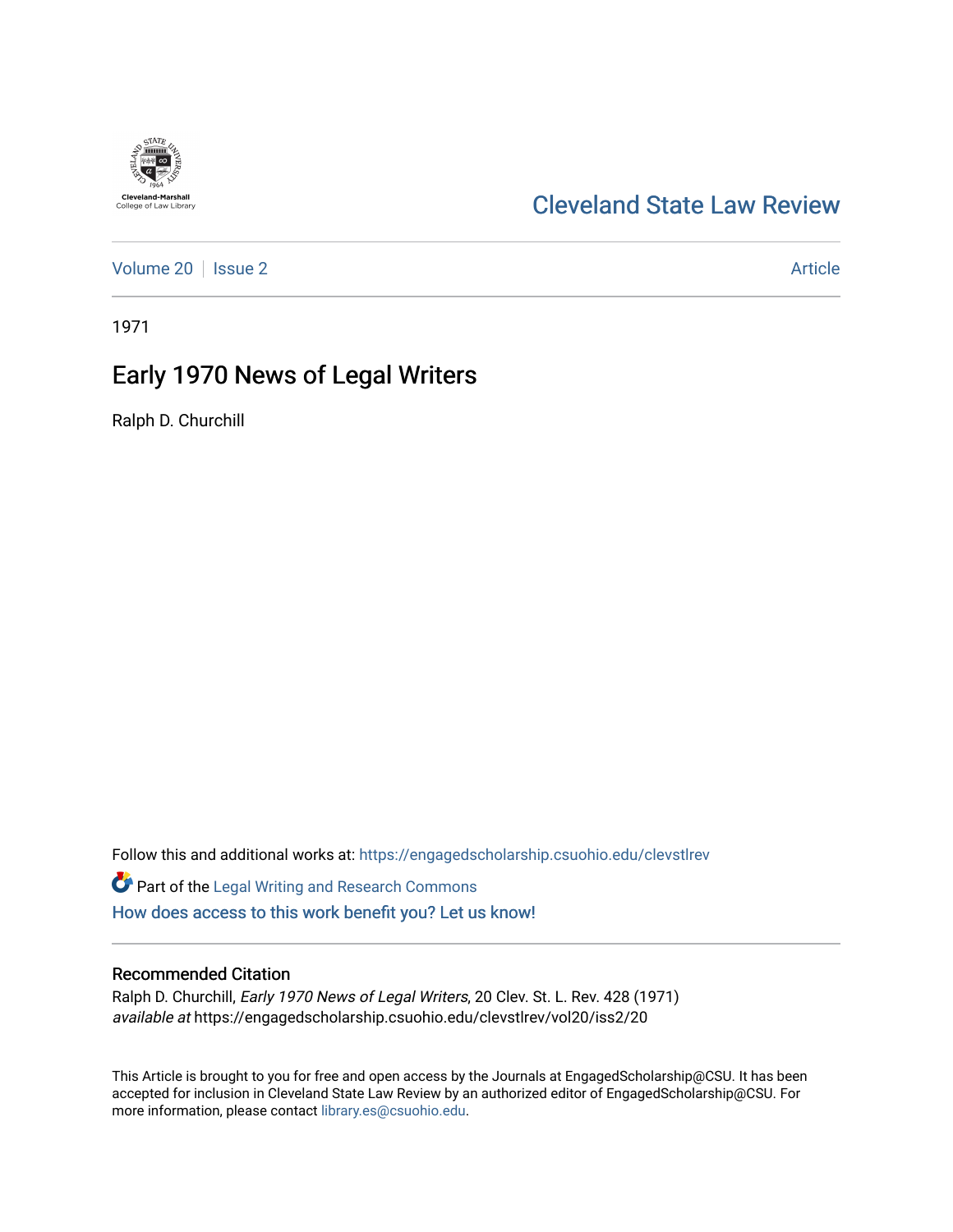### SCRIBES: *Early 1970 News of Legal Writers Ralph D. Churchill\**

EDITOR'S NOTE re this SCRIBES feature:

The Editors of the *Cleveland State Law Review* are gratified to have this periodical selected as the official organ for the dissemination of the SCRIBES Newsletter. SCRIBES, the honorary society of distinguished legal writers, is seeking, particularly this year, to direct its efforts towards the general improvement of the quality of writing in the legal profession especially in the training of law students. It is our hope that in reporting the activities of these, the most distinguished writers and scholars in the legal profession, the *Cleveland State Law Review* will be of service to this organization, its readers, and the Bar.

#### News of the Organization

An outstanding news item of 1970 about SCRIBES was the fact that the *History of Scribes,* written by *Eugene C. Gerhart,* our President, of Binghamton, New York, was published in the August Issue of *Case and Comment-the* most widely read lawyer's magazine in the United States. Our Vice-President, *Sidney* Bernstein, is Editor of Case *and Comment.*

Our St. Louis meeting was most successful. A resume of the minutes of the meeting will be brought up at our 1971 meeting in New York and/or London (be sure and read *Gibson Witherspoon's* article on "And/Or").

In addition to the regular meeting in St. Louis there was a Steering Committee Meeting under the Chairmanship of Walter Armstrong. Assisting him were *Sigmund Timberg, Sidney Teiser, Milton Bachman, Eugene* Gerhart, *Charles Joiner, Paul* Wolkin, *Sidney Bernstein,* Howard *Oleck, Jacob Stein, Warren Ludlam, Rufus King,* and *Ralph Churchill.*

New officers for 1970-71 are *Eugene C. Gerhart,* Binghamton, New York, President; *Sidney Bernstein,* Rochester, New York, Vice-President; *Ralph D. Churchill,* Dallas, Texas, Treasurer; and *Jack Kleiner,* Atlanta, Georgia, Secretary. The Board of Directors are *Harry Gershen*son, St. Louis, Missouri; *Gibson B. Witherspoon,* Meridian, Mississippi; *Hugh N.* Clayton, New Albany, Mississippi; Kline **D.** Strong, Salt Lake City, Utah; *Howard L. Oleck,* Cleveland, Ohio; and *Lynn K. Twinem,* New York, New York.

An interesting development at our St. Louis Meeting was our closer activity with the Law Students Division of The American Bar Assn.

**<sup>\*</sup>** Editor of this **SCRIBES** Newsletter; member of the Dallas, Texas, Bar; and mem- ber of SCRIBES. His office is at 2020 Live Oak Street, Dallas, Tex., 75201.

*<sup>[</sup>Note:* Mr. Churchill invites contributions of items of news about legal writers and writing that are in any way related to SCRIBES.]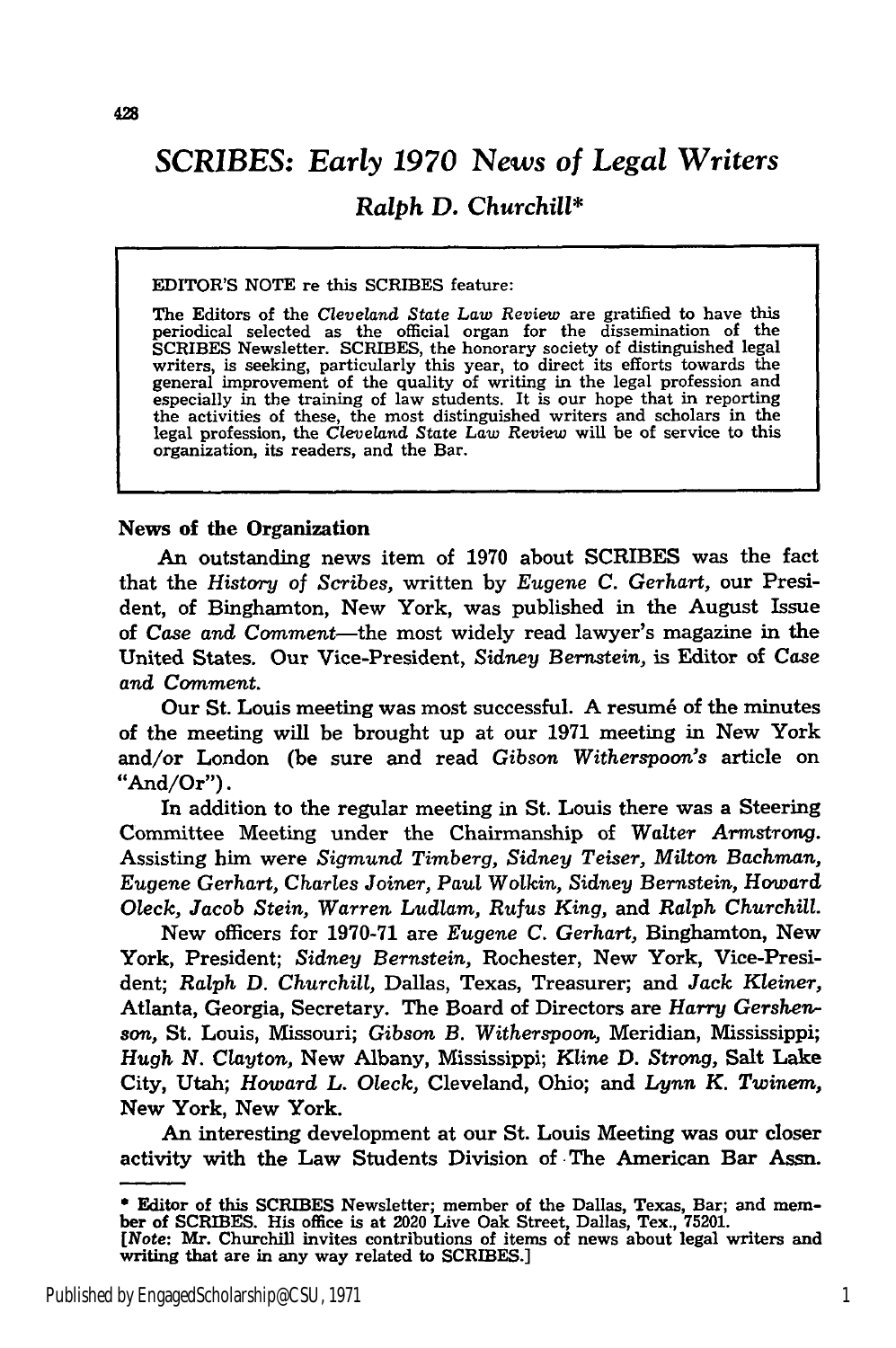We are starting to work more effectively with the **ABA** Law Student Division to help these young people with improvement of their writing abilities.

Our President, *Gene Gerhart,* has appointed several committees, including a Book Award Committee with the Chairman Sidney *Bernstein.* Others are the ABA Law Student Coordinating Committee, with *Howard Oleck* as Chairman; London Meeting Committee with *Eugene Gerhart* as Chairman and *Sigmund Timberg* as Vice-Chairman; Membership Committee with *Harry Gershenson* as Chairman; Newsletter Committee with *Jack Kleiner* as Chairman; Nominating Committee with Walter *P. Armstrong, Jr.* as Chairman; Projects Committee with *Sigmund Timberg* as Chairman; Scribes Insignia Committee with *Sidney Teiser* as Chairman; and the Ways and Means Committee with *Ralph D. Churchill* as Chairman.

One of our most active projects is and should be the Law Student Division. Appointments of Advisors have already been made for each circuit as follows: First Circuit, Professor *Livingston Hall,* Harvard Law School; Second Circuit, *Albert Averback,* New York City; Third Circuit, *Paul Wolkin,* American Law Institute; Fourth Circuit, Professor *Frank Strong,* University of North Carolina Law School; Fifth Circuit, Gibson *Witherspoon,* Meridian, Mississippi; Sixth Circuit, *Dean Marlin Volz,* University of Louisville Law School; Seventh Circuit, Professor *F. Reed Dickerson,* Indiana University Law School; Eighth Circuit, *Harry Gershenson,* St. Louis, Missouri; Ninth Circuit, Professor *Melville B. Nimmer,* U.C.L.A. Law School; Tenth Circuit, *Welcom D. Pierson,* Oklahoma City; Eleventh Circuit, Professor *Michael Cardozo,* Association of American Law Schools; Twelfth Circuit, *William H. De-Parcq,* Minneapolis; Thirteenth Circuit, *Ralph D. Churchill,* Dallas, Texas and/or Prof. Roy Mersky of University of Texas Law School.

#### Midwinter Chicago Meeting

With our Vice-President, *Sidney Bernstein,* in charge, a number of members met at the Palmer House in Chicago on February 7 concerning the SCRIBES. They were: Secretary, *Jack Kleiner* of Atlanta, *Harry Gershenson* of St. Louis, *Gibson Witherspoon* of Meridian, Mississippi, *Paul Wolkin* of Philadelphia, and Law Student Coordinator, *Avery Friedman* of Cleveland.

They asked that it be prominently displayed through this Newsletter that a *Speakers' Division of Scribes* be established, and *Scribes* members be urged to speak at Law Schools, Bar groups, etc., concerning legal writing. An announcement of this will be in a forthcoming issue of *Case and Comment* -which should give it wide publicity. Please contact Sidney Bernstein if interested in becoming a member of the *Scribes Speaker's Bureau.*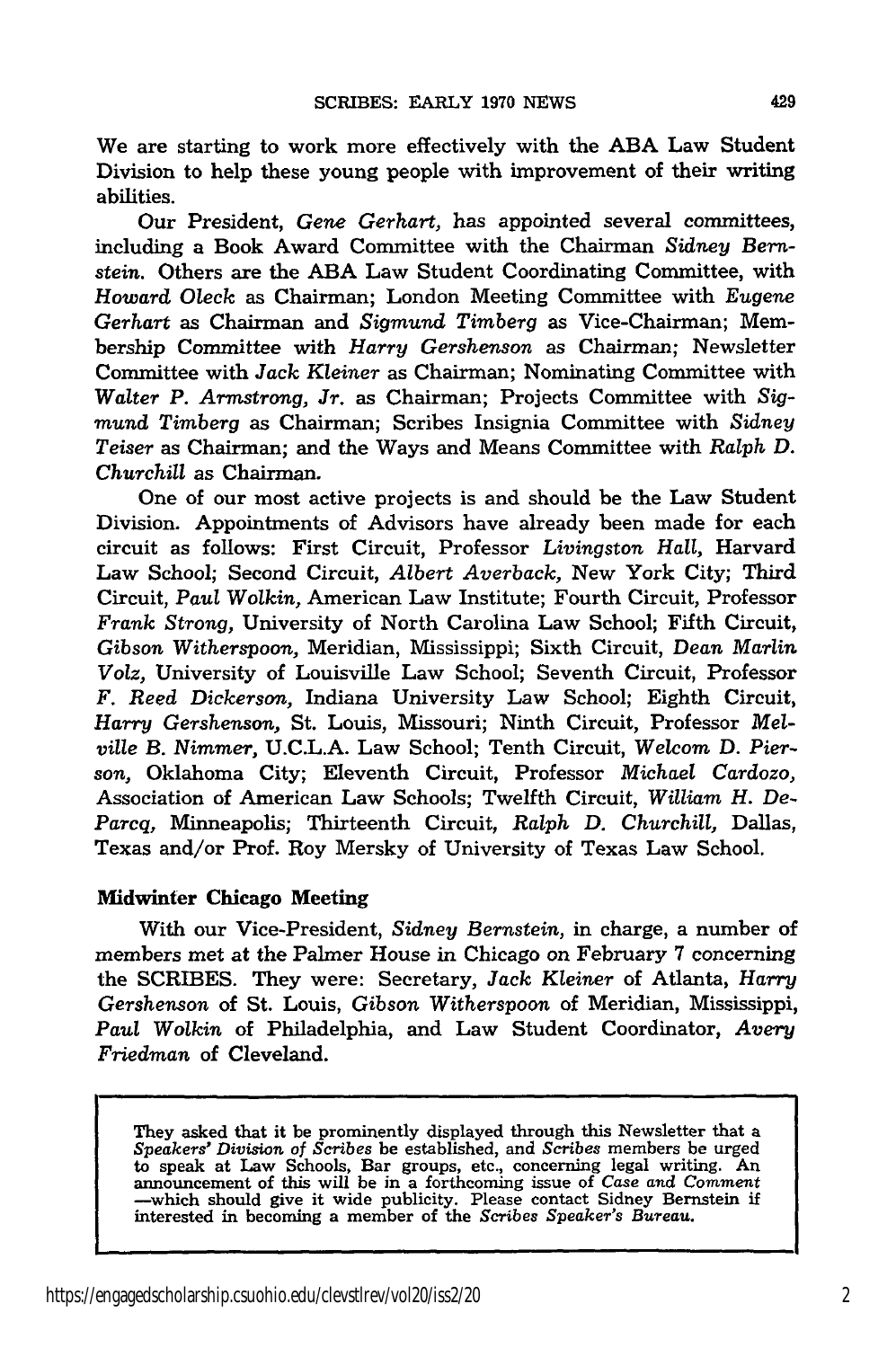There will be a SCRIBES *membership insignia available soon.* In your next dues statement there will be a space for you to signify your desire to order a SCRIBES lapel pin. The lapel pin will be free the first year. It will be a gold-filled Quill-in-Inkwell insignia-a handsome and distinctive recognition insignia that will identify members as persons who have been elected to SCRIBES. We expect that members will actually *wear* this lapel pin, though practically every member of SCRIBES is entitled to wear more than one insignia of distinction but rarely does wear one.

Other major items discussed at the Chicago Meeting were raising of the membership numbers limitation, and cooperation with the ABA and the Law Student Division.

### News **About Us**

Two of our members are especially interested in *Ecology.* In Cincinnati, Ohio, *Murray Seasongood* was instrumental in establishing (four years ago) the Hamilton County Park District. There was an article in the *County Park News* thanking him for his foresight in preserving our natural resources.

On a more scientific note, our member, *Alfred A. Porro,* Jr., of Lindhurst, New Jersey, has just written two articles about the estuarine and marshland areas and a third article which was published not only in the *New Jersey Bar Journal,* but also in the *Marine Technology Society Journal* on the subject "The Coastal and Estuarine Zones: A National Interest."

I will be pleased to hear from other lawyers who are writing on this crucial matter and especially the legal aspects thereof.

From the University of Oklahoma at Norman, Oklahoma, *Maurice H. Merrill* has written, among other things, "Liberalism Within the Law; The Continuing Contribution of Ralph Follen Fuchs" in the *Indiana Law Journal.* He is also Chairman of a special committee of the National Conference of Commissioners on Uniform State Laws which is currently engaged in drawing up proposed uniform marriage and divorce laws.

Member, *Philip Werner Amram,* Washington, D.C., has just received the Distinguished Alumnus Award from the *Pennsylvania State University.*

*George W. Coen* of Lancaster, Ohio has just been honored by the *United States Library Association,* receiving a Citation of Merit for his recent contribution to the *Ohio State Library.*

Our former President (and a booster of SCRIBES), *Warren V. Ludlam, Jr.,* of Jackson, Mississippi, wrote a review of the book "The Liquidation Reincorporation Problem: A Running Tax Battle" for the *Mississippi Law Journal.*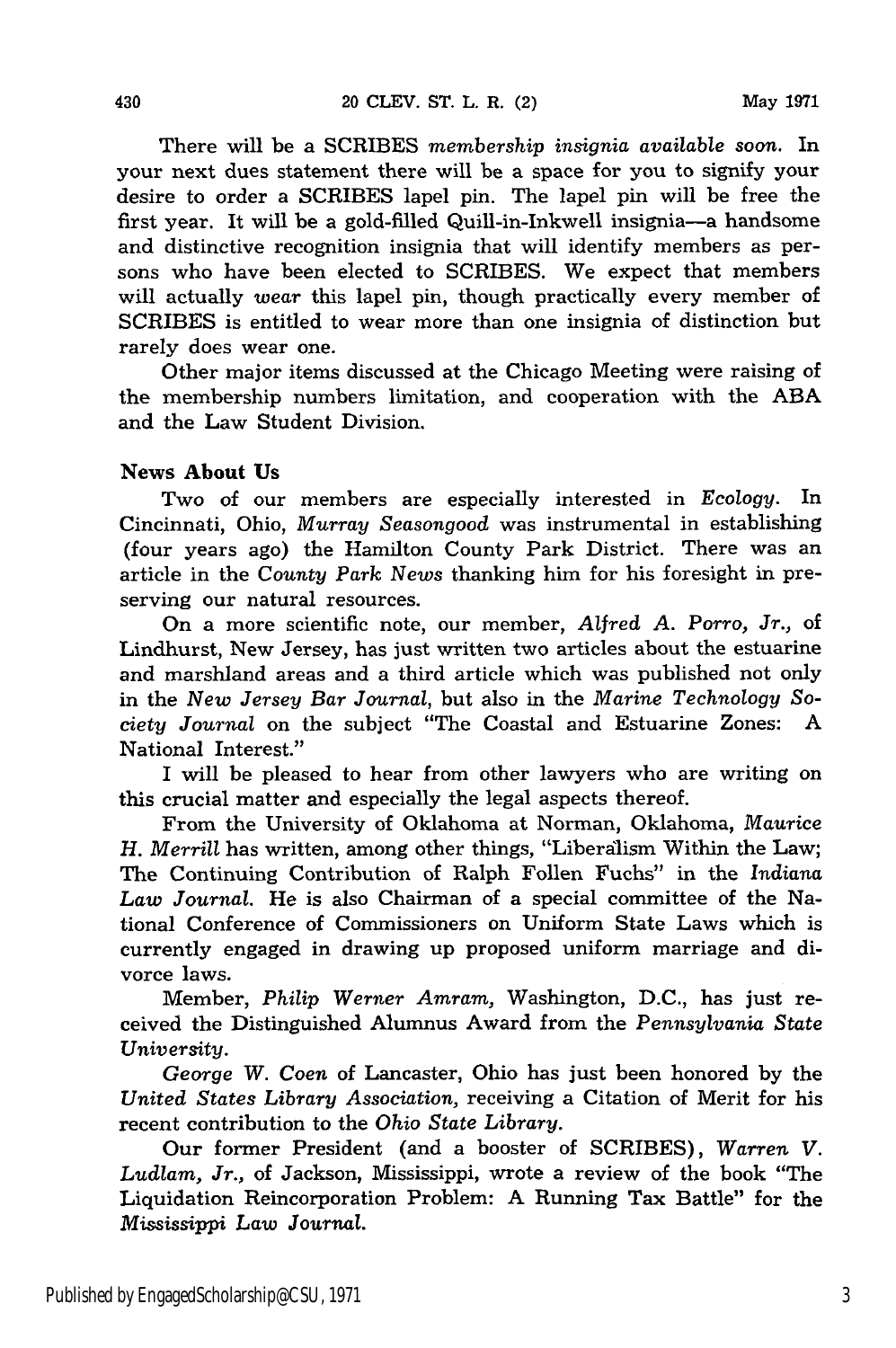Retired *Chief Justice Laurance M.* Hyde of the Supreme Court of Missouri at Jefferson City wrote us a letter thanking us for the *Scribes Newsletter,* and further, sent us a *Missouri Bar Journal* containing an article written by him on "Appellate Review of Cases Tried Without a Jury."

From our University of Arkansas School of Law member *George P. Smith, II,* we learn that he has published, among other things, a recent article for the *American Bar Association Journal* (February, 1970) "For Unto Us Is Born A Child Legally," and another interesting article in the *Arkansas Law Review* entitled "La Dolce Vita-Law and Equity Merged at Last."

*Frank N. Bratton,* President of the Tennessee Bar Association, recently wrote an article for the *Tennessee Law Review* titled "Group Legal Services-The Rush to Assembly-Line Justice."

*Ray D. Henson* wrote that he was pleased that we mentioned *Dick Sloane's* Recommended *Law Books,* which the American Bar Association Section of Corporation Banking and Business Law published.

*Jules Ritholz,* with another writer, has contributed an article in the *Journal of Taxation* on the "New Developments and Dangers in the Psychiatric Defense to Tax Fraud."

Member *Clel Georgetta* of Reno, Nevada did not get to come to the St. Louis Meeting due to the fact that he was on a three month tour of South America. Since leaving the Bench, he has written, among other things, a full length book on *Pavement,* Neon *and Mink* which is a compilation of fiction stories of city life, but as yet a publisher has not been found.

*J. M. Barrett,* of Jekyll Island, Georgia stated that he enjoyed reading the *Newsletter* and especially about *Murray C. Seasongood.* They have been in touch with each other and something might be published as a result thereof.

*Emanuel Emroch,* our member from Richmond, Virginia, sent us a copy of his article which appeared in the *University of Richmond Law Review,* entitled "Caveat Emptor to Strict Liability: One Hundred Years of Products Liability Law."

*Max Schwartz* also was kind enough to send us a copy of his article on "The Floating Lien Under Sections 9-108 and 9-204: A Case Analysis" from the *Albany Law Review.*

Member, *Henry C. Friend* of Milwaukee, Wisconsin, wrote a very interesting article on Abraham Lincoln's commercial practice. *The Commercial Law League of America* has now made this available to all libraries and interested parties. If you're interested in receiving a copy of the pamphlet, please write to the Commercial Law League of America, 222 West Adams Street, Chicago, Illinois 60606. Mention SCRIBES.